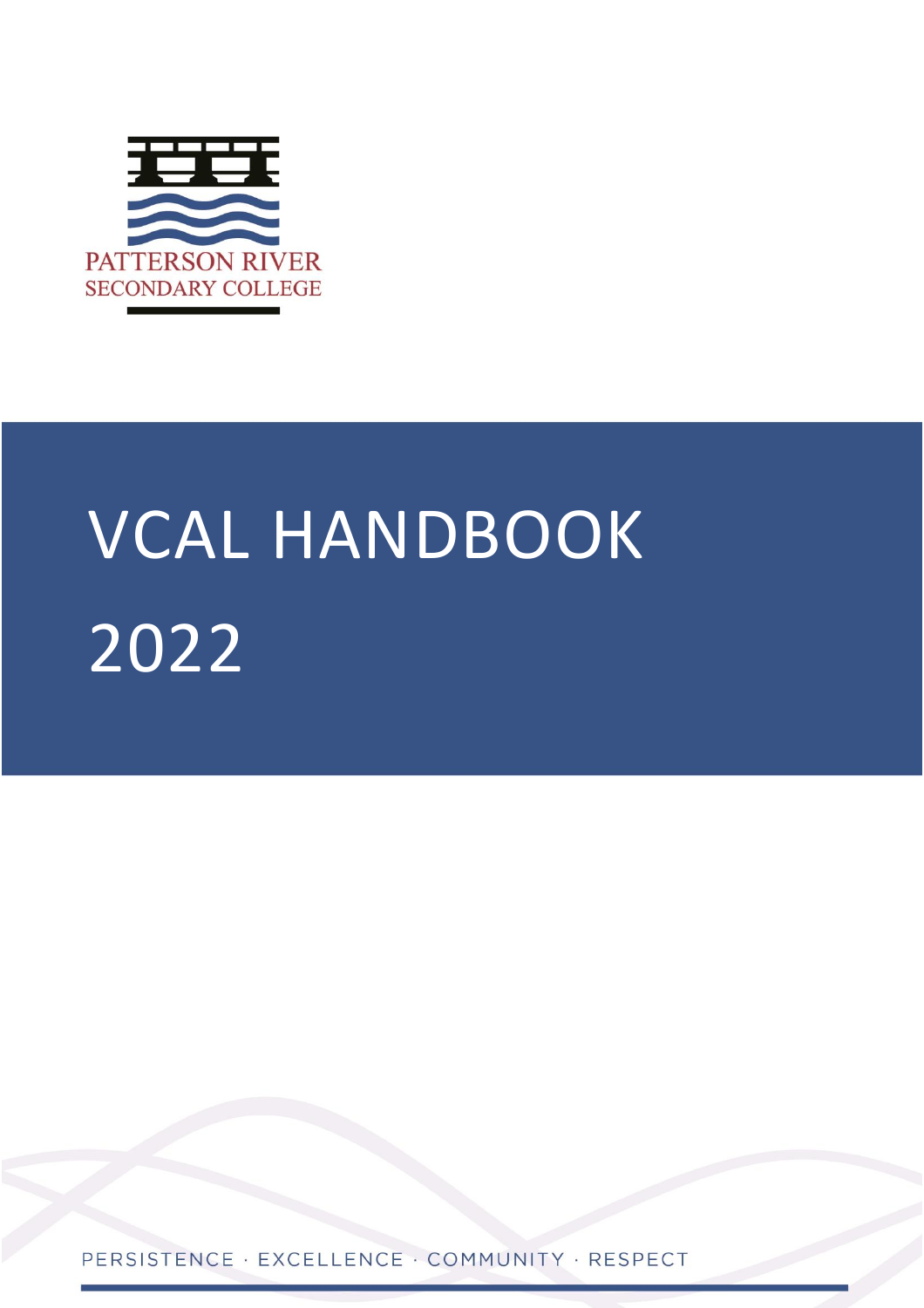### **TABLE OF CONTENTS**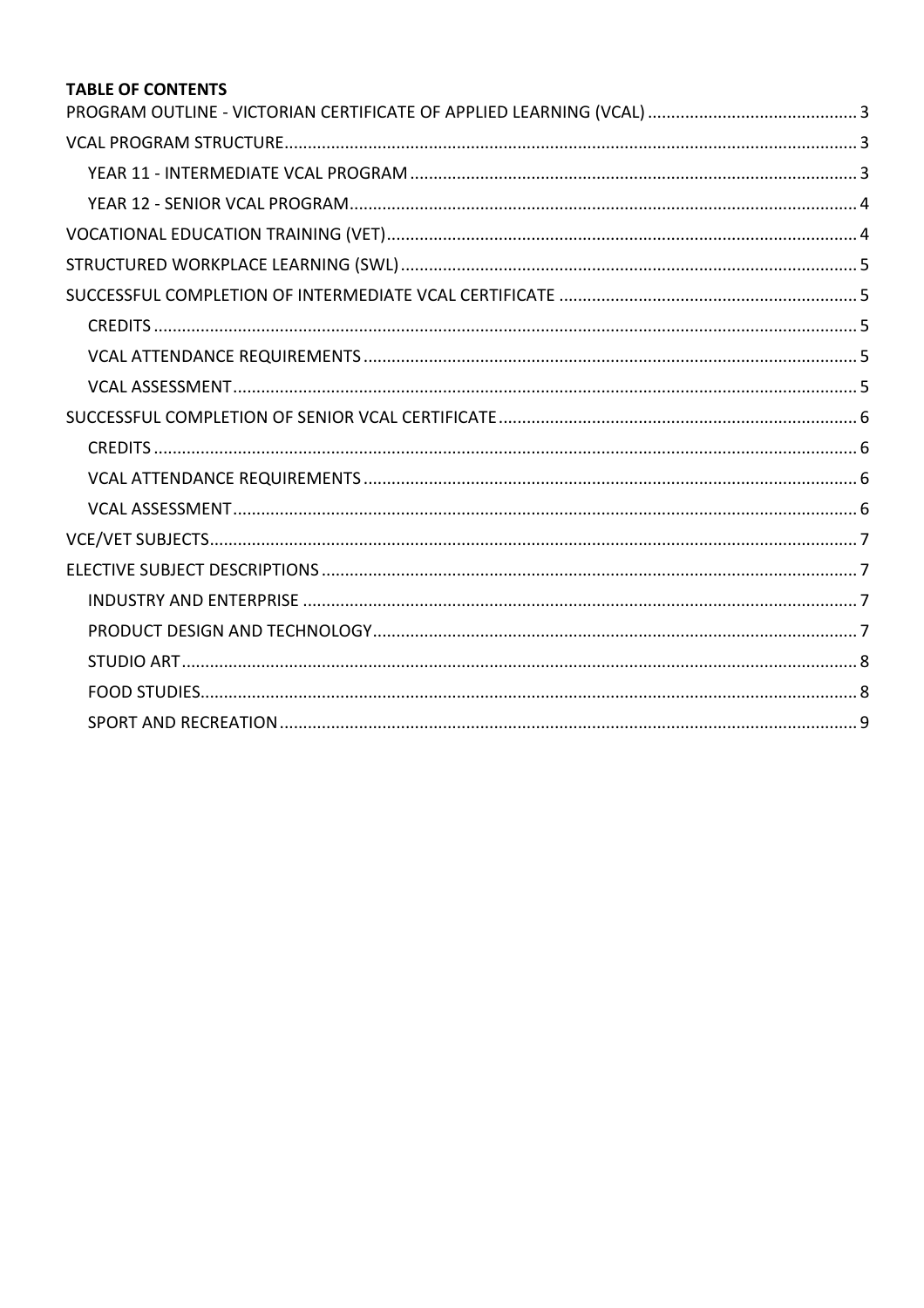# <span id="page-2-0"></span>**PROGRAM OUTLINE - VICTORIAN CERTIFICATE OF APPLIED LEARNING (VCAL)**

The Victorian Certificate of Applied Learning (VCAL) is a highly engaging senior secondary qualification. It aims to provide the skills, knowledge and attributes to enable students to make informed choices about employment and educational pathways.

There are three levels of VCAL offered in Victoria including Foundation VCAL (generally Year 10), Intermediate VCAL (generally Year 11) and Senior VCAL (generally Year 12). Patterson River currently offers Intermediate and Senior VCAL which is generally completed over two years.

VCAL is a program that incorporates school, TAFE (VET) and Structured Workplace Learning (SWL).

Students attend Patterson River Secondary College three days per week, Monday, Tuesday and Thursday.

On Wednesdays and Fridays students attend a VET course for one day with various external providers and one day of structured work placement.

Satisfactory completion of various VCAL units will give students credits that contribute towards their overall successful completion of their VCAL Certificate.

Each school-based subject has a varying number of outcomes per unit (one unit is roughly a semester long). Students are assessed as competent or not-competent. Students can show competencies in a number of ways and over various tasks.

### **VCAL PROGRAM STRUCTURE**

### <span id="page-2-2"></span><span id="page-2-1"></span>**YEAR 11 - INTERMEDIATE VCAL PROGRAM**

Students complete a 3 day program at school (Monday, Tuesday & Thursday) which includes:

- **Intermediate Literacy**
- **Intermediate Numeracy**
- **Intermediate Personal Development Skills**
- **Intermediate Work Related Skills**
- Health
- **Elective Block (choose 1 of the following subjects):** 
	- Industry and Enterprise Skills (VCE subject Unit 1 and 2)
	- Food Studies (VCE subject Unit 1 and 2)
	- Product Design & Technology (VCE subject Unit 1 and 2)
	- Studio Art (VCE subject Unit 1 and 2)
	- VET Sport and Recreation Certificate II
- 1 day industry related training
- VET Training @ Recognised Training Organisation (as chosen by student)

1 day Structured Workplace Learning (SWL)

Structured Work Placement = Work Related Skills credits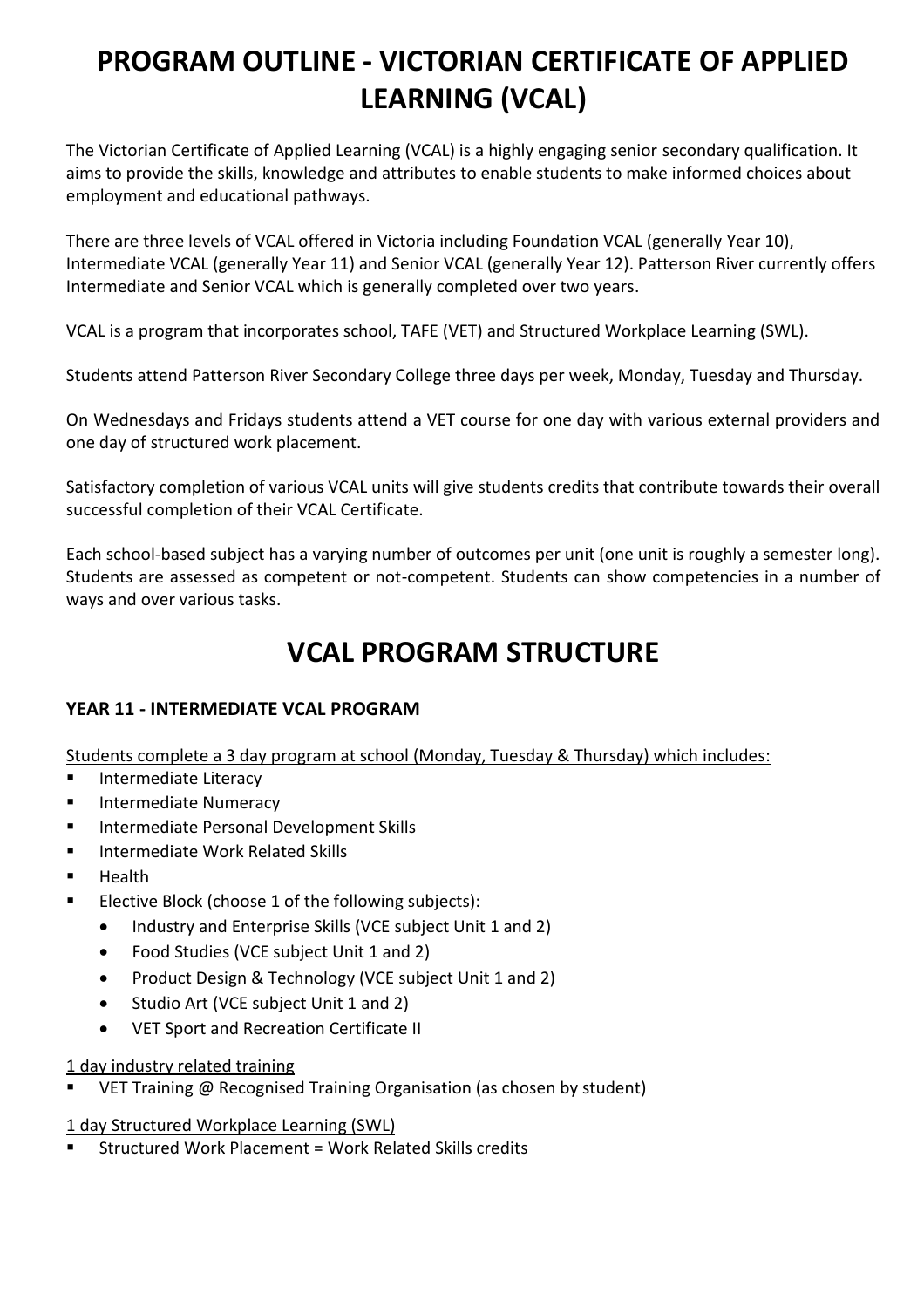### <span id="page-3-0"></span>**YEAR 12 - SENIOR VCAL PROGRAM**

Students complete a 3 day program at school (Monday, Tuesday & Thursday):

- **Senior Literacy**
- **Senior Numeracy**
- **EXEC** Senior Personal Development Skills
- **E.** Senior Work Related Skills
- **Elective Block (choose 1 of the following subjects):** 
	- Industry and Enterprise Skills (VCE subject Unit 1 and 2)
	- Food Studies (VCE subject Unit 1 and 2)
	- Product Design & Technology (VCE subject Unit 1 and 2)
	- Studio Art (VCE subject Unit 1 and 2)
	- VET Sport and Recreation Certificate III (this Certificate runs over 2 years and cannot be taken if Certificate II has not already been completed)

### 1 day industry related training

VET Training @ Recognised Training Organisation (as chosen by student)

1 day work experience

<span id="page-3-1"></span>Structured Work Placement = Work Related Skills credits

# **VOCATIONAL EDUCATION TRAINING (VET)**

Students complete a Certificate II or III industry qualification that is completed off-site at a recognised training organisation. Students choose which VET course they want to complete. They will attend this training organisation 1 day each week (usually on a Wednesday or Friday).

Students cannot be officially enrolled into a VET course if:

- Parents/Caregivers have not signed off on the VET Application form
- Payment has not been received
- Student has not registered for a Unique Student Identifier (USI)

Below is a selection of VET subjects that were on offer locally for 2021. Prices ranged from \$250.00 - \$900.00 depending on the subject. Both subjects available and prices are likely to change for 2022:

| <b>CHISHOLM - FRANKSTON</b>                                                             | HOLMESGLEN - MOORABBIN                        |
|-----------------------------------------------------------------------------------------|-----------------------------------------------|
| Cert II Automotive Vocational Preparation (Mechanical)                                  | Cert III Allied Health Assist                 |
| Cert II Building and Construction Pre-apprenticeship<br>(Carpentry) "partial completion | <b>Cert II Engineering Studies</b>            |
| Cert II Business Administration (Legal)                                                 | Cert III Laboratory Skills                    |
| Cert II Business & Cert III Business "partial completion                                |                                               |
| <b>Cert II Community Services</b>                                                       | ELIZABETH MURDOCH COLLEGE                     |
| Cert II Computer Assembly and Repair                                                    | Cert II Agriculture                           |
| Cert III Design Fundamentals (Graphic Design or<br>Photography)                         | Cert II Applied Fashion Design & Technology   |
| Cert III Early Childhood Education and Care                                             | Cert II Health Support Services               |
| Cert II Electrotechnology (Career Start)                                                | Cert II Public Safety (Firefighting)          |
| Cert II Engineering Studies - Dandenong only                                            | CISCO                                         |
| <b>Cert II Furniture Making Pathways</b>                                                |                                               |
| Cert III Health Services Assistance                                                     | MT ELIZA SECONDARY COLLEGE                    |
| Cert II Hospitality (Front of House)                                                    | <b>Cert II Animal Studies</b>                 |
| Cert III Information, Digital Media and Technology (Games<br>or Cyber Security)         | Cert II Interior Decoration (Retail Services) |
| Cert II Kitchen Operations                                                              | Cert III Music (Performance)                  |
| Cert II Kitchen Operations (Patisserie)                                                 | Cert III Music (Sound Production)             |
| Cert II Plumbing Pre-apprenticeship                                                     | Cert III Screen and Media (Game Design)       |
| Cert II Salon Assistant                                                                 |                                               |
| Cert III Screen and Media                                                               | <b>AGA SOMERVILLE</b>                         |
| Cert II Sport and Recreation & Cert III Sport and<br>Recreation                         | Cert II Construction Pathways                 |
| Cert III Tourism                                                                        |                                               |
| Cert III Visual Arts                                                                    | <b>TOORAK COLLEGE</b>                         |
|                                                                                         | Cert III Equine Studies                       |
| CHISHOLM - CRANBOURNE                                                                   |                                               |
| Cert II Horticulture                                                                    | HILLCREST CHRISTIAN COLLEGE                   |
|                                                                                         | Cert III Equine Studies (distance education)  |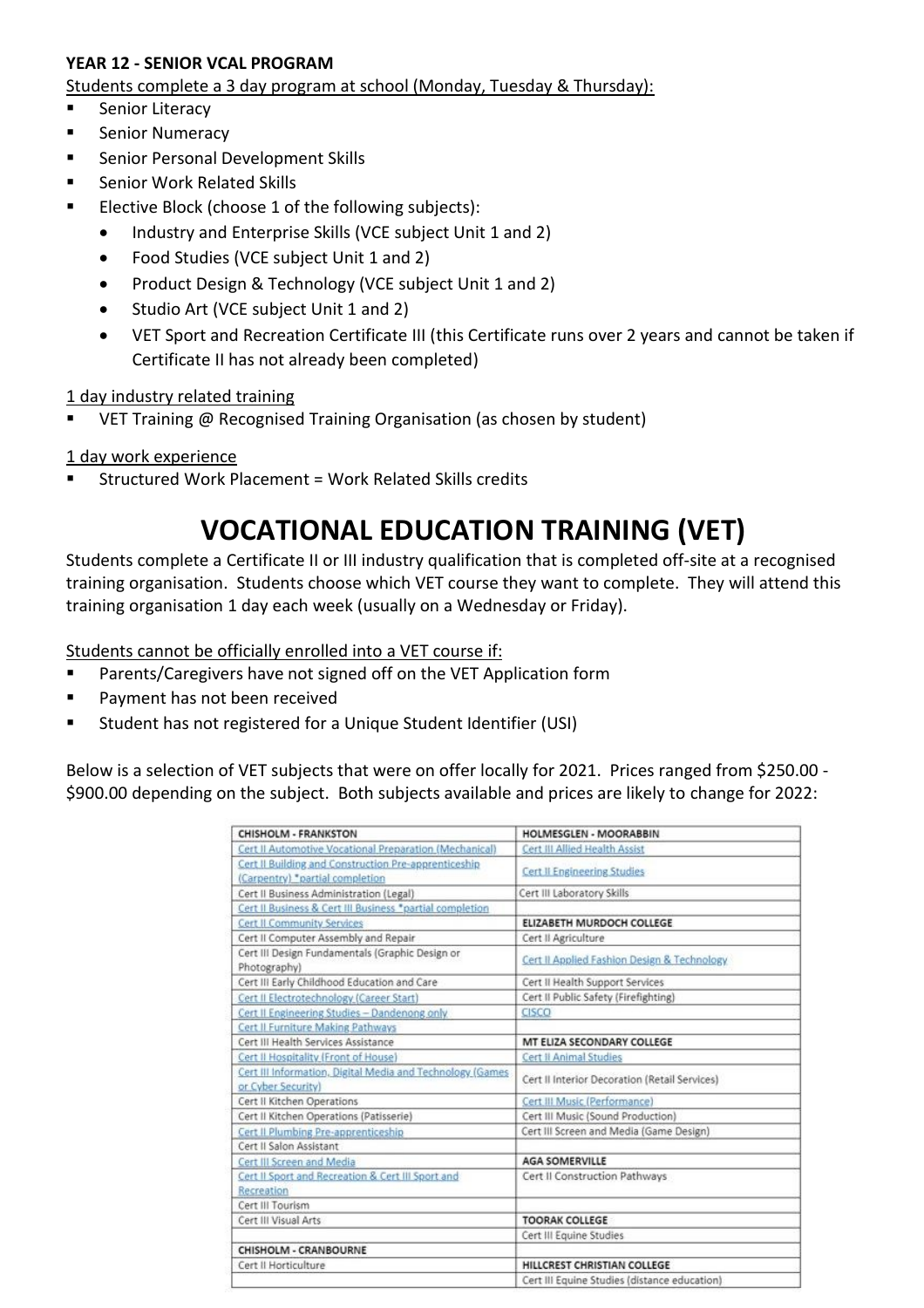# **STRUCTURED WORKPLACE LEARNING (SWL)**

(Otherwise known as a work placement)

<span id="page-4-0"></span>Work placement provides some real-world experience in the workplace area of the student's choice. SWL is designed to help students transition into the work environment. In the past, we have had many students who have gained apprenticeships and employment opportunities directly through their work placement. This will be done on the other day to the VET training (i.e. either Wednesday or Friday).

**Students must find their own work placement**. Ideally, the work placement would be linked to the student's VET course, however this is not a rule, only a guideline.

- $\bullet$  It is Important to note that there are a small number of VET courses that require students to complete structured workplace learning in the field of study to satisfy the requirements of the VET certificate.
- $\bullet$  SWL hours are required to satisfy the requirements of Work Related Skills Units 1 & 2 in both Intermediate and Senior VCAL certificates.

#### **Patterson River Secondary College Structured Workplace Learning policy**

<span id="page-4-1"></span>SWL paperwork needs to be completed and signed by both the employer and parent/caregiver before work placement can commence.

# **SUCCESSFUL COMPLETION OF INTERMEDIATE VCAL CERTIFICATE**

### <span id="page-4-2"></span>**Credits**

You need to earn 10 credits (1 unit over a Semester = 1 credit)

### These credits must include:

- **1** 1 Literacy unit
- **1 Numeracy unit**
- 1 Personal Development Skills unit
- **1 Work-Related Skills unit**
- **EXECOMPLET ALTE INCOCOCOLET AT A VET COULD FOR A VET COULD FOR A VET COULD**

### <span id="page-4-3"></span>**VCAL attendance requirements**

The required attendance hours for VCAL students are exactly the same as VCE students:

- 90% attendance is the minimum requirement
- Absences require a medical certificate

### <span id="page-4-4"></span>**VCAL Assessment**

All VCAL units can be assessed throughout the entire year.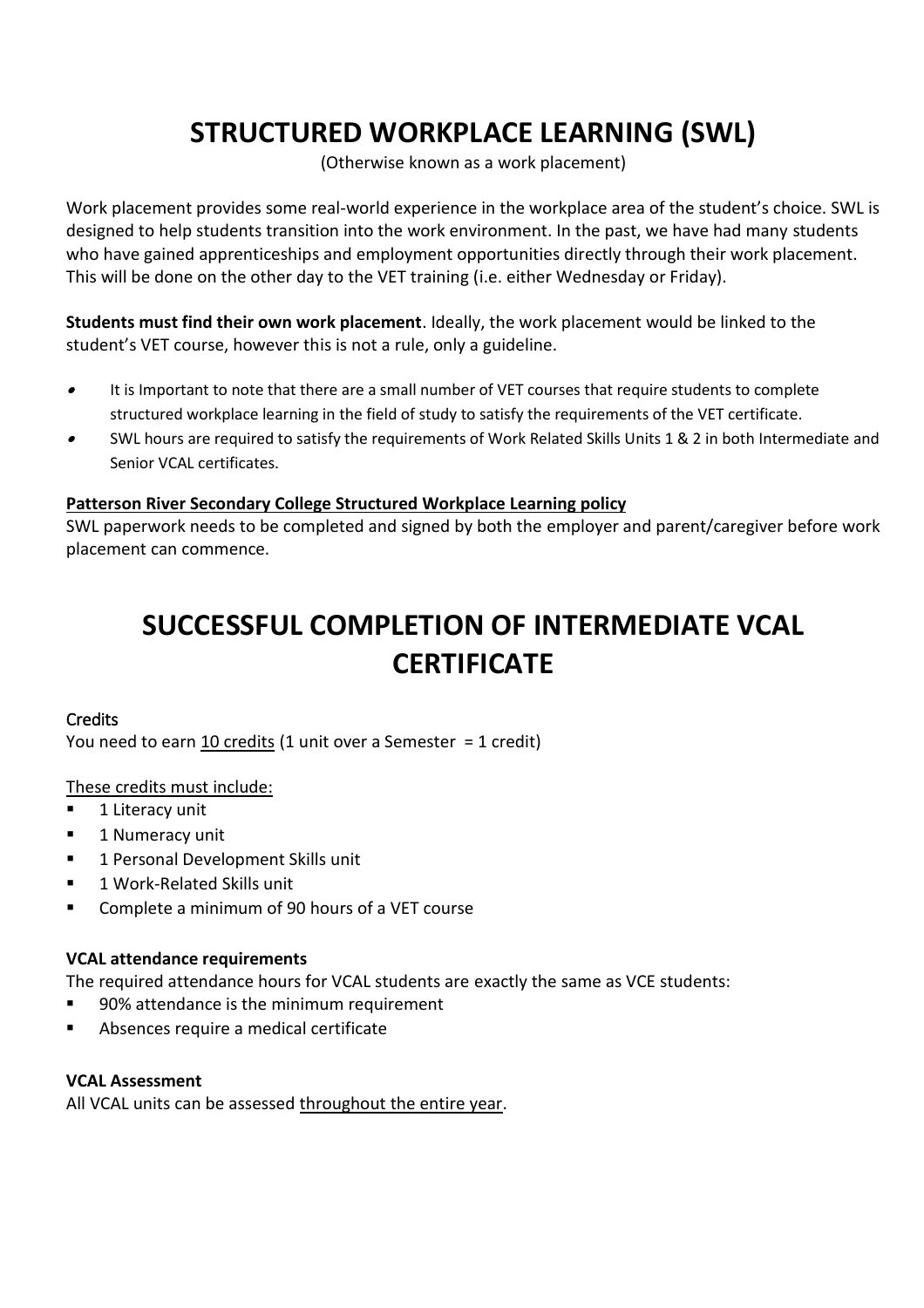VCAL units are competency based. Students are assessed according to the following scale:

- 1. Competent (C) The student has successfully demonstrated the learning outcomes at the required standard on multiple occasions.
- 2. Not Yet Competent (NYC) The student is currently working towards demonstrating the learning outcomes to the required standard.
- 3. Not Competent (NC) The student has not successfully demonstrated the learning outcomes at the required standard on multiple occasions.
- 4. Failed to meet the attendance requirements or submit any work (J) The student did not attend the subject and/or did not submit any work for assessment during their time in the subject.

# **SUCCESSFUL COMPLETION OF SENIOR VCAL CERTIFICATE**

### <span id="page-5-1"></span><span id="page-5-0"></span>**Credits**

You need to earn  $\frac{10 \text{ credits}}{10 \text{ units}}$  (1 unit over a Semester = 1 credit)

You can carry 4 credits from Intermediate VCAL into Senior VCAL.

To qualify for your Senior certificate your 10 credits must include 6 Senior VCAL credits including:

- Senior Literacy
- Senior Numeracy unit
- **Senior Personal Development Skills**
- Senior Work-Related Skills units (can only be completed with a work placement)
- Complete a minimum of 90 hours of a VET course

### <span id="page-5-2"></span>**VCAL attendance requirements**

The required attendance hours for VCAL students are exactly the same as VCE students:

- 90% attendance is the minimum requirement
- Absences require a medical certificate

### <span id="page-5-3"></span>**VCAL Assessment**

All VCAL units can be assessed throughout the entire year.

VCAL units are competency based. Students are assessed according to the following scale:

- 1. Competent (C) The student has successfully demonstrated the learning outcomes at the required standard on multiple occasions.
- 2. Not Yet Competent (NYC) The student is currently working towards demonstrating the learning outcomes to the required standard.
- 3. Not Competent (NC) The student has not successfully demonstrated the learning outcomes at the required standard on multiple occasions.
- 4. Failed to meet the attendance requirements or submit any work (J) The student did not attend the subject and/or did not submit any work for assessment during their time in the subject.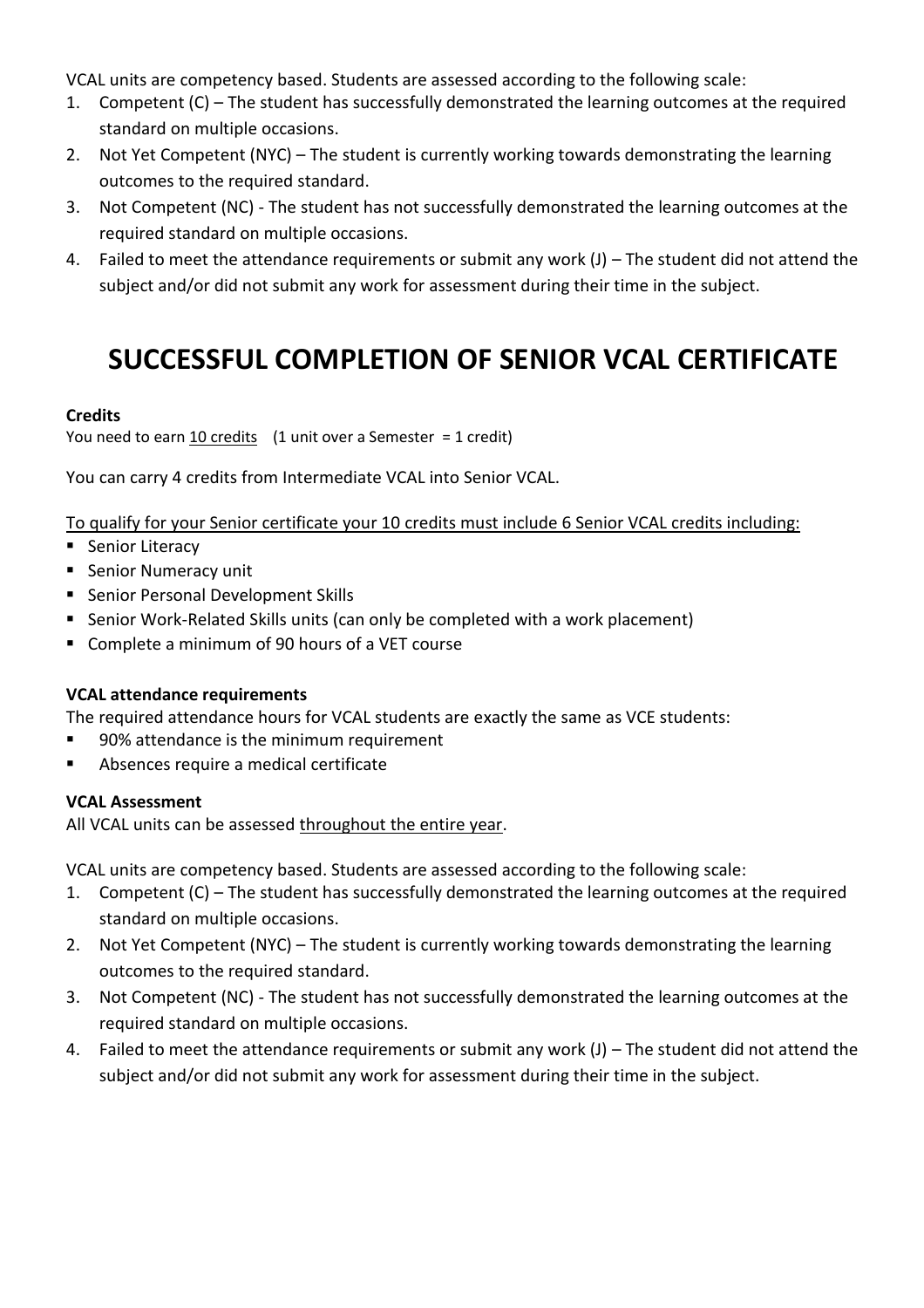# **VCE/VET SUBJECTS**

<span id="page-6-0"></span>Students studying VCAL are required to complete an unscored VCE subject or VET subject as part of an elective block. This concept is an opportunity for VCAL students to have a voice in selecting an engaging subject that aligns with their interests and their future career pathway.

VCE Subjects that are on offer include:

- Food Studies
- Product and Design and Technology
- Studio Arts
- Industry and Enterprise

Please note: VCE subjects will be un-scored and will form a slightly different model than traditional VCE subjects. There will be no SACS or EXAMS. These subjects run for 1 year in length. This elective block will be for VCAL students only.

VET Course offered:

• Sport and Recreation (Certificate II & III)

Please note that VET Sport and Recreation runs for two years so will need to be started in Year 11. This subject will be facilitated onsite at Patterson River Secondary College. Students who select this subject will also be able to complete their VET course on a Wednesday or Friday.

# **ELECTIVE SUBJECT DESCRIPTIONS**

### <span id="page-6-2"></span><span id="page-6-1"></span>**Industry and Enterprise**

VCE Industry and Enterprise investigates work and its place in work settings, industries and society. The study explores the vocational, economic, social and cultural aspects of work and incorporates theoretical and practical investigations of these functions. Students examine trends and patterns in Australian workplaces and industries as well as significant issues affecting Australian industries and analyse industry responses to these issues. The range of personal, community and work settings that students experience supports the development of work-related skills, which are integral to the study and seen as essential for entry-level employees and for life in general.

### <span id="page-6-3"></span>**Product Design and Technology**

Designers play an important part in our daily lives. In this study students transform drawings and plans into the creation of useful products. They take into account the sustainability of resources and develop skills in critically analysing existing products.

Unit 1: Product re-design and sustainability. In this unit students will re-design a product with the aim of improving its aesthetics, functionality and/or quality. They will use a range of materials, tools, equipment and processes to compare their product or prototype to their original drawings.

Unit 2: Collaborative design. Students will work individually and in a team to develop a response to a design brief based on a common theme. They will design and produce a product that meets the needs outlined in the brief.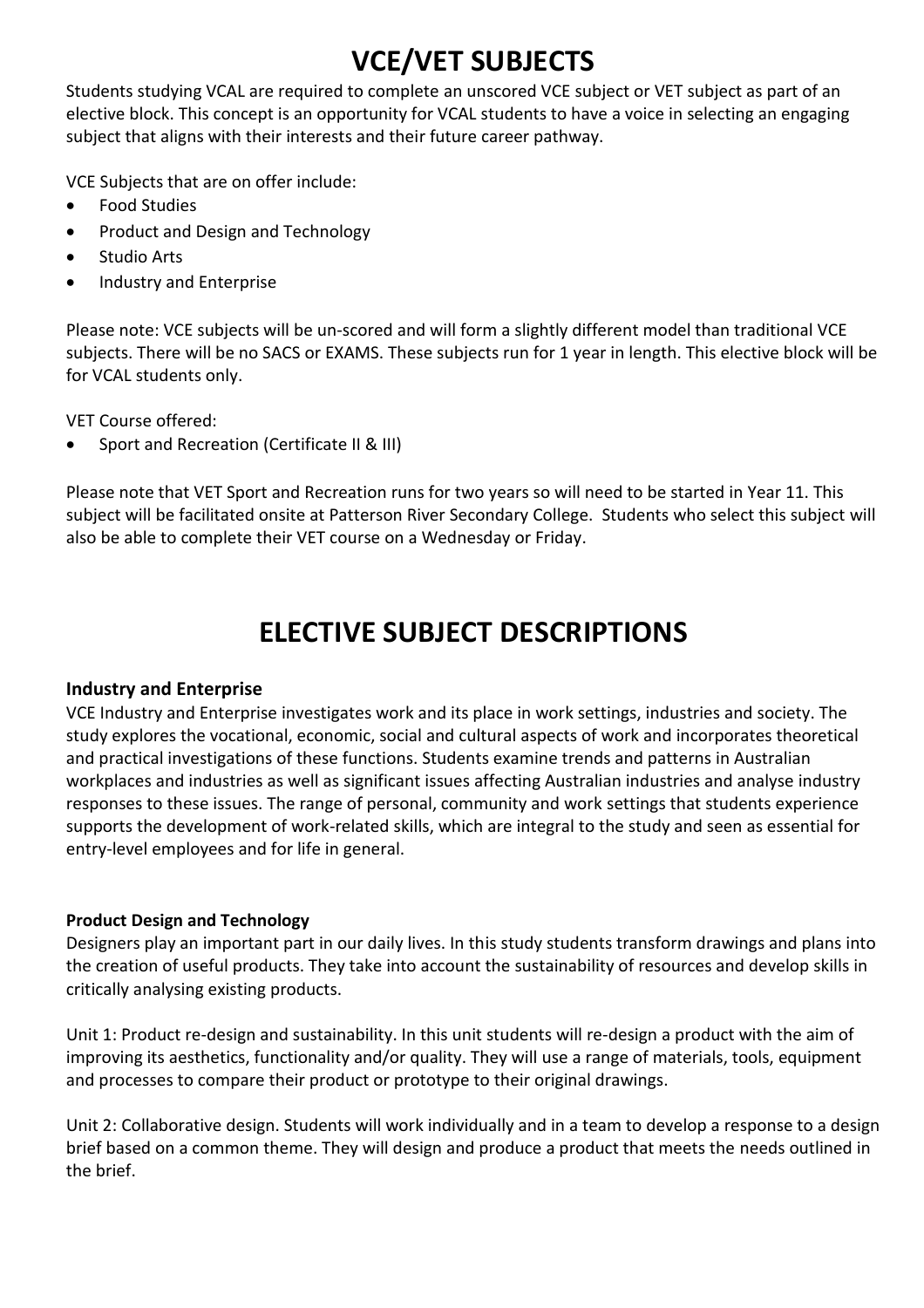Unit 3: Applying the product design process. Students use the product design process to work as a designer with a client. They develop a design brief and produce a folio that documents all stages of the process.

Unit 4: Product development and evaluation. In this unit students produce the product designed in Unit 3 and evaluate the outcome of the designing, planning and production activities. Students also undertake a comparison between their product and similar commercial items. Levels of achievement for satisfactory completion

There is an elective charge of \$175.00 for both Intermediate and Senior VCAL Product Design and Technology.

#### <span id="page-7-0"></span>**Studio Art**

In this study, students' research focuses on critical, reflective and creative thinking, the visual analysis of artworks and seek inspiration and influences in their art making. They study how artists have developed styles and explored their cultural identity in their artwork. Students use this knowledge to inform their own studio practice and to support art making.

Unit 1: Studio Inspiration and techniques. In this unit students focus on developing their understanding of studio practice and explore, develop, refine, resolve and present artworks. Students research and analyse the ways in which artists have developed their studio practice to interpret and express ideas and apply materials and techniques in artworks.

Unit 2: Studio exploration and concepts. In this unit students establish and use studio practices to produce artworks. Students explore and develop ideas, creating aesthetic qualities and recording the development of the work. Through the study of art movements and styles, students begin to understand the use of other artists' work in their own work.

Unit 3: Studio practices and processes. In this unit students focus on the implementation of an individual studio process leading to the production of potential directions. Students develop and use an exploration proposal to define an area of creative exploration. The study of artists and their work practices may provide inspiration for students' own art.

There is an elective charge of \$150.00 for both Intermediate and Senior VCAL Studio Arts.

#### <span id="page-7-1"></span>**Food Studies**

This study takes an interdisciplinary approach to the exploration of food, with an emphasis on extending food knowledge and skills. Students build individual pathways to health and wellbeing through the application of practical food skills.

Unit 1: Food origins. This unit focuses on food from historical and cultural perspectives. Students investigate the origins and roles of food through time and across the world - examining the huntergatherer system to today's urban living. Students also study Australian indigenous food prior to European settlement and the influence of migration on Australian cuisine.

Unit 2: Food makers. Students investigate food systems in contemporary Australia. They compare commercial food production industries with food produced in small-scale domestic settings. They investigate the capacity of industry to provide safe, high quality food.

Unit 3: Food in daily life. This unit explores the science of food. Students investigate the physiology of eating and microbiology of digesting and the absorption and utilisation of macronutrients. They apply food science terminology relating to chemical changes that occur during food preparation and cooking.